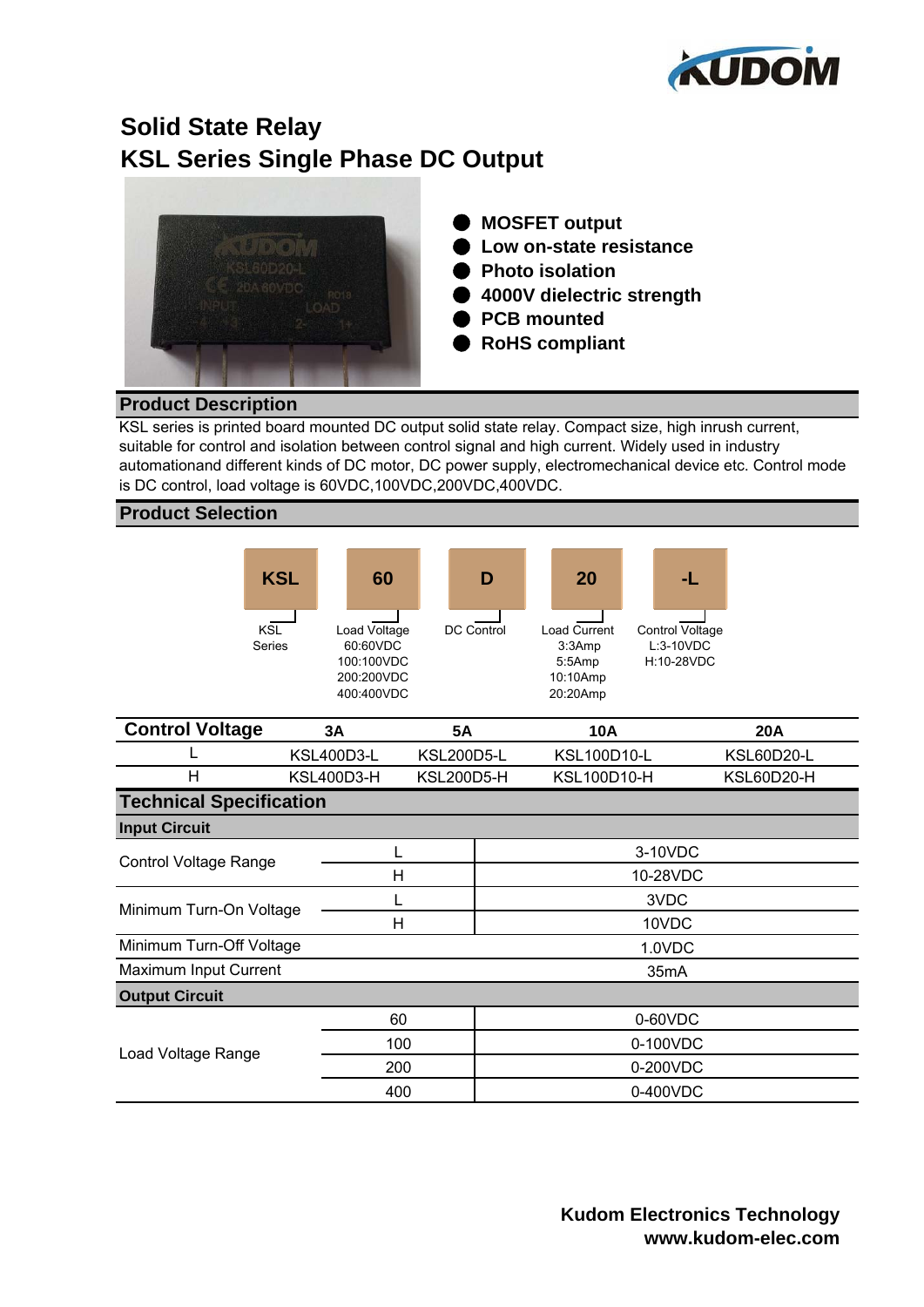

|                                             | 60  | 80Vpk                                    |  |  |
|---------------------------------------------|-----|------------------------------------------|--|--|
| <b>Transient Overvoltage</b>                | 100 | 120Vpk                                   |  |  |
|                                             | 200 | 250Vpk                                   |  |  |
|                                             | 400 | 500Vpk                                   |  |  |
| Maximum Surge Current<br>$(@10 \text{ ms})$ | 3A  | 15A                                      |  |  |
|                                             | 5A  | 25A                                      |  |  |
|                                             | 10A | 50A                                      |  |  |
|                                             | 20A | 100A                                     |  |  |
| Maximum Turn-On Time                        |     | 0.5ms                                    |  |  |
| Maximum Turn-Off Time                       |     | 0.5ms                                    |  |  |
| Maximum Off-State Leakage                   |     |                                          |  |  |
| Current [@ Rated Voltage]                   |     | 0.1mA                                    |  |  |
|                                             | 3A  | $200 \text{m}\Omega$                     |  |  |
| Maximum On Resistance                       | 5A  | $60m\Omega$                              |  |  |
|                                             | 10A | $15m\Omega$                              |  |  |
|                                             | 20A | 3.6m <sub>Ω</sub>                        |  |  |
| <b>General Information</b>                  |     |                                          |  |  |
| Dielectric strength Input/Output (50/60Hz)  |     | ≥4000Vrms                                |  |  |
| <b>Ambient Operating</b>                    |     |                                          |  |  |
| Temperature Range                           |     | $-30^{\circ}$ C ~ +80 $^{\circ}$ C       |  |  |
| <b>Ambient Storage</b>                      |     |                                          |  |  |
| Temperature Range                           |     | $-30^{\circ}$ C $\sim$ +100 $^{\circ}$ C |  |  |
| Weight (typical)                            |     | 20 <sub>g</sub>                          |  |  |
| <b>Application</b>                          |     |                                          |  |  |

Suitable for control and isolation between control signal and high current as interface, widely used in different kinds of DC motor, DC power supply, electromechanical device etc.

#### **Installation**